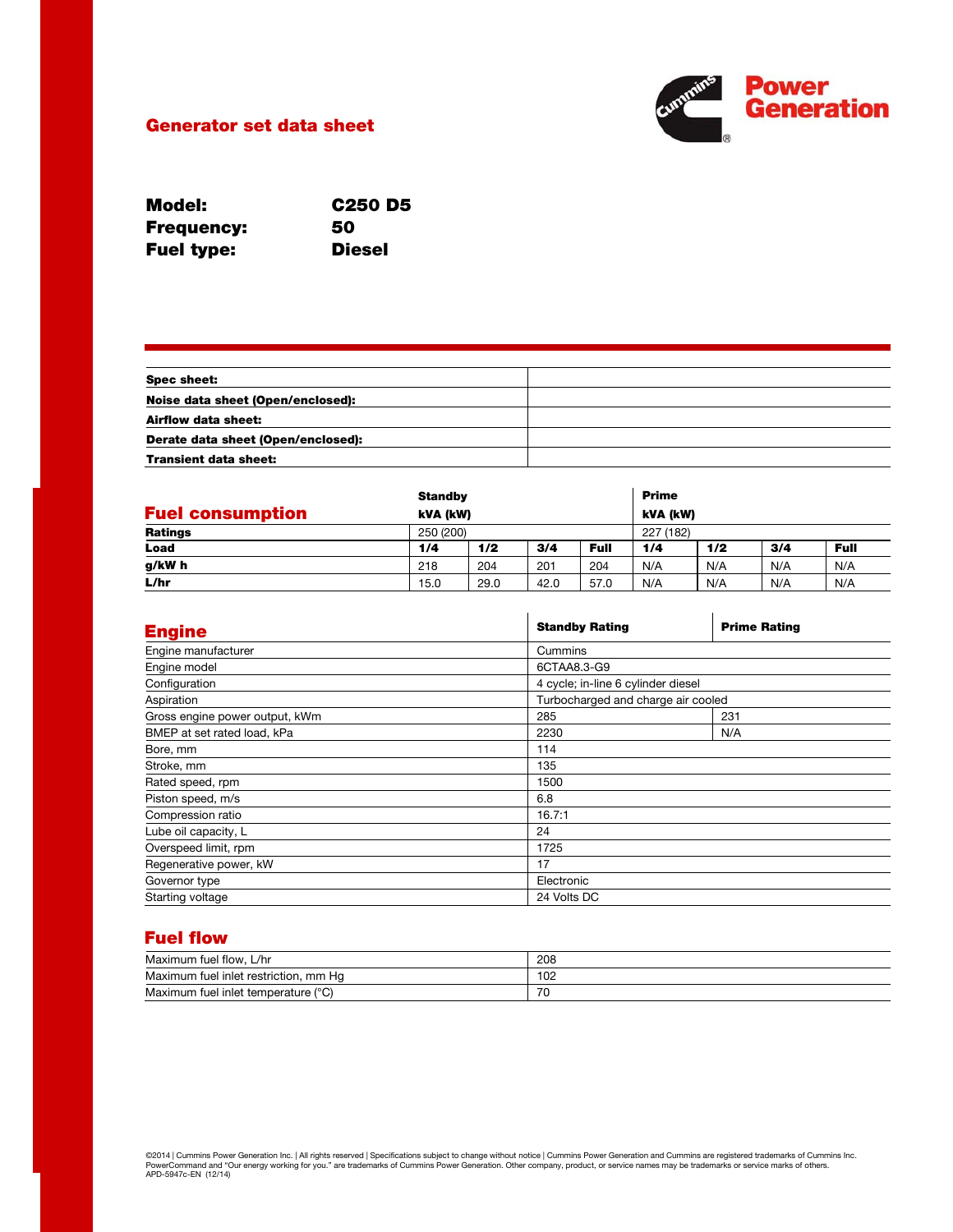| Air                                  | <b>Standby Rating</b> | <b>Prime Rating</b> |
|--------------------------------------|-----------------------|---------------------|
| Combustion air, m <sup>3</sup> /min  | 15.30                 | N/A                 |
| Maximum air cleaner restriction, kPa | 3.7                   |                     |

### Exhaust

| Exhaust gas flow at set rated load, $m^3/m$ in | 35.8               | N/A |
|------------------------------------------------|--------------------|-----|
| Exhaust gas temperature, °C                    | 520                | N/A |
| Maximum exhaust back pressure, kPa             | -<br>$\sim$<br>0.1 |     |

# Standard set-mounted radiator cooling

| Ambient design, °C                                            | 50   |     |  |
|---------------------------------------------------------------|------|-----|--|
| Fan load, kW <sub>m</sub>                                     |      |     |  |
| Coolant capacity (with radiator), L                           | 53.3 |     |  |
| Cooling system air flow, $m^3$ /sec @ 12.7 mmH <sub>2</sub> O | 4.27 |     |  |
| Total heat rejection, Btu/min                                 | 6084 | N/A |  |
| Maximum cooling air flow static restriction mm $H_2O$         | 18.3 |     |  |

| <b>Weights*</b>     | <b>Open</b> | <b>Enclosed</b> |
|---------------------|-------------|-----------------|
| Unit dry weight kgs | 1700        | 2500            |
| Unit wet weight kgs | 2100        | 2900            |

\* Weights represent a set with standard features. See outline drawing for weights of other configurations.

| <b>Dimensions</b>                   | Length (A) | Width (B) | Height (C) |
|-------------------------------------|------------|-----------|------------|
| Standard open set dimensions mm     | 2746       | 1100      | 1646       |
| Enclosed set standard dimensions mm | 3670       | 1100      | 2045       |

### Genset outline

### Open set



#### Enclosed set



Outlines are for illustrative purposes only. Please refer to the genset outline drawing for an exact representation of this model.

©2014 | Cummins Power Generation Inc. | All rights reserved | Specifications subject to change without notice | Cummins Power Generation and Cummins are registered trademarks of Cummins Inc.<br>PowerCommand and "Our energy w